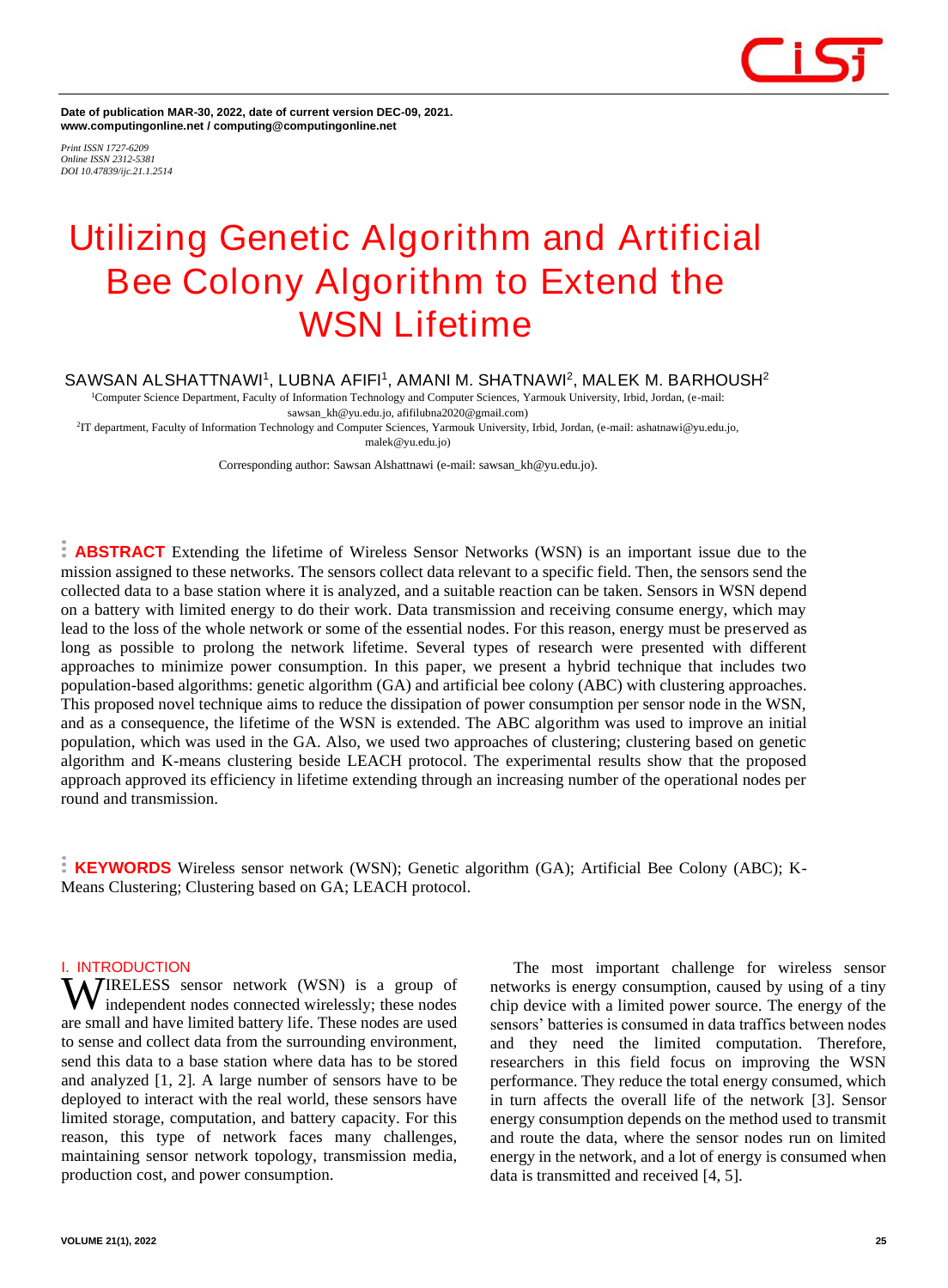The researchers depend on the network topology and how the sensors may aggregate to minimize energy consumption. Therefore, they considered clustering of nodes as a major role in WSN optimization [2, 6]. In other words, clustering is an effective approach to organize the work of sensor nodes in the network by dividing them into zones called clusters.

The sensors are grouping into groups of different sizes called clusters. Each cluster has a head node (Cluster Head CH) that collects the data from other sensors on the group and sends it to the base station instead of sending data to the base station by each node as shown i[n Figure 1.](#page-1-0)



<span id="page-1-0"></span>Figure 1. Clustering Operational Stage in WSN [7]

Appropriate use of routing protocols can increase the life of WSN. LEACH is one of these protocols. This protocol distributes sensor nodes into clusters, each cluster contains normal nodes and a single cluster head (CH). CH receives information from normal nodes and accumulates that information and forwards it to the sink node. Many other algorithms have been proposed to improve network lifetime, such as the Genetic algorithm and Artificial Bee Colony Optimization (ABCO) that is based on swarm intelligence [8].

In this paper, we demonstrate a novel hybrid approach for energy saving in the WSN based on the combination of genetic algorithm (GA) and artificial bee colony (ABC) along with a K-means clustering in order to improve the general performance of WSN. The proposed approach reduces energy consumption by choosing the predefined clusters heads (CH) in positions that are nearby to the base station (BS). It uses the K-means clustering to balance energy distribution and approve its efficiency as in [9].

# **II. LITERATURE REVIEW**

In this section, we discuss previous works on some Low Energy Adaptive Clustering Hierarchy (LEACH), Genetic Algorithm based Routing Protocol (GA), and Artificial Bee Colony (ABC).

### *A. LEACH PROTOCOL*

Low Energy Adaptive Clustering Hierarchy (LEACH) The LEACH protocol is proposed as the first clustered based routing protocol in the WSN with elegant solutions to conserve energy consumption. It has drawbacks due to the randomized cluster head (CH) election [10]. Therefore, many researchers enhanced the performance of a wireless sensor network by improving the LEACH protocol.

Salem and Shudifat in [11] enhanced the LEACH protocol by specifying a cluster head according to the lowest degree of distance from the base station, which reduced power consumption in cluster head nodes and so in the whole network. While [12] enhanced the LEACH protocol by adding features to LEACH protocol in order to reduce the consumption of the network resource in each round by looking at TDMA based MAC protocol. Their results showed a significant reduction in network energy consumption compared to LEACH. In [13], the authors proposed low-energy adaptive clustering hierarchy (LEACH) routing protocols named intra-balanced LEACH (IBLEACH), which extends the life cycle of LEACH protocol by balancing the energy consumption in the network.

LEACH-SM protocol (Low-Energy Adaptive Clustering Hierarchy with Spare Management) [14] was proposed as a modified version of the LEACH protocol. LEACH-SM has three features that can help to increase the WSN life: first, selecting the optimal collection of spares to maximize the WSN lifetime; second, deciding how long spares should remain asleep and third, estimating the WSN lifetime as determined by the energy consumption of all its sensor nodes. O-LEACH protocol [15] was proposed to improve existing LEACH and LEACH-C. The proposed protocol dynamically selects a cluster according to the residual energy of nodes.

The long distance between sensors and sink in WSN uses a lot of energy and decreases the lifetime of the network. As clustering can decrease the used energy of WSN, an intelligent technique for forming and managing clusters was proposed by different authors. Genetic Algorithm (GA) based clustering algorithm and ABC algorithm were proposed in different ways to enhance the using of LEACH protocol. Researchers used Artificial Bee Colony (ABC) to optimize the clustering method in the LEACH protocol. In the following two subsections, we explore researches that adapted these algorithms to enhance the clustering method and extend the network lifetime.

# *B. GENETIC ALGORITHM BASED ROUTING PROTOCOL (GA)*

Genetic algorithm is used to decrease the connecting distance a little and thus the longevity of the network can be increased a little [16]. In [17], the authors used the GA to increase the sensor area coverage by finding the best position to maximize the sensor area coverage. While authors in [18] used GA to create energy-efficient node positioning in WSN.

In [10], the authors proposed a traditional clustering algorithm, a Genetic Algorithm (GA). They used the two major parameters distance and energy to evaluate the fitness function. Their work results proofed that the proposed protocol enhanced the network lifetime and performed better than the LEACH protocol. In [19], they enhanced the LEACH protocol by using two fitness functions for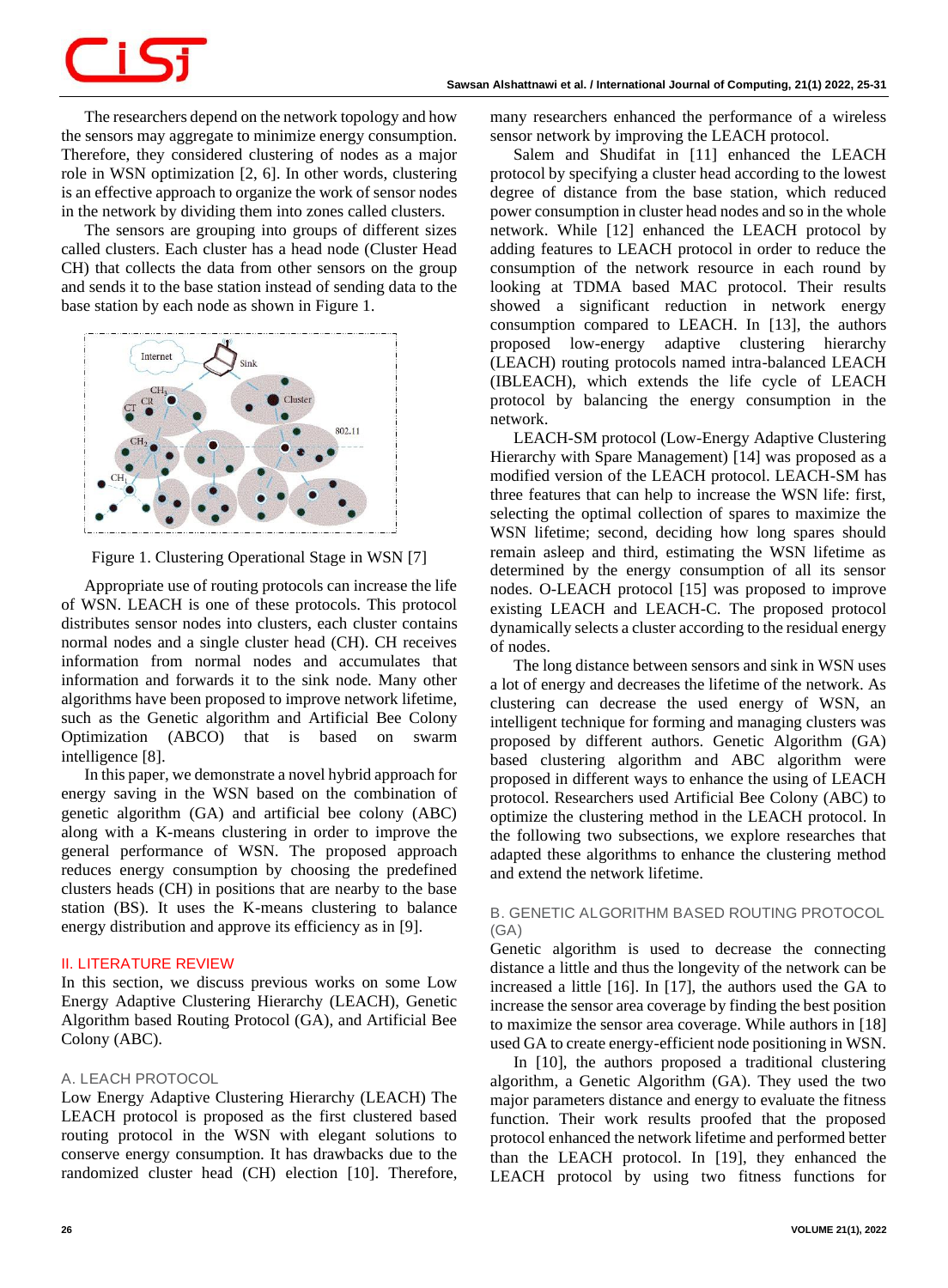

comparison purposes. Their experiment results showed that the proposed method increased the lifetime and the throughput of WSN significantly.

In [20], the authors proposed a new method to maximize the lifetime and to improve the stable period of WSNs called Genetic Algorithm-based Energy-Efficient adaptive clustering hierarchy Protocol (GAEEP). They used GA to find the optimum number of cluster heads (CHs) according to their locations to minimize the energy. They found through their experiment that the GAEEP protocol increased the reliability of the clustering process.

In [9], the authors proposed a hybrid technique based on k-means and improved genetic algorithm (GA). This technique aimed to enhance the performance of wireless sensor networks, as the energy consumption reduced, and the lifetime of the network extended. They reduced the energy by finding the optimal number of clusters using improved GA. They used the k-means clustering to balance energy distribution. Their experimental results, which were simulated by NS2, showed that the proposed technique achieved more energy-efficiency and more reliability compared with famous algorithms like LEACH, GAEEP, and GABEEC protocols.

In [21], the authors proposed a new method to extend the lifespan of WSN. They defined the partitioning collection of sensors as a set of k-cover problem. They used GA with a new operator called reconfiguration operator and a new fitness function. They used GA to utilize the fewer sensors in order to define and present the set K-cover. The proposed fitness function generated more covers with less number of sensors and created a set of unused sensors as a backup without any extra computational cost. They came paired their function with frequently used fitness function in literature which was defined as the total number of disjoint set available with a solution.

# *C. ARTIFICIAL BEE COLONY (ABC)*

Artificial bee colony (ABC) enhanced the clustering model in WSN by reducing the dissipation energy of sensor nodes and balancing energy consumption [3, 8]. The ABC algorithm relies on three types of bees (employed, Onlooker, and Scout bees) to generate the optimal solution. Employed bees are responsible for finding local solutions while onlooker bees are responsible for finding the global optimum. The contribution of their paper has improved the network's performance based on clustering which means clustering is a critical task in WSN. The merit of ABC requires a few control parameters compared with other algorithms such as LEACH, HEED, and PSO.

In [22], the authors presented a new approach based on an ant colony optimization algorithm with special parameters called lifetime aware routing algorithm for wireless sensor networks (LTAWSN). The main purpose of this technique is to reduce energy consumption based on the competency function with two energy metrics. Also, LTAWSN considered the distance between the node and the destination node as an important factor to assign the candidate

neighbors. In other words, LTAWSN achieved more balancing transmission between sensor nodes and extend network lifetime whereby dividing of the dissipation energy equally among the sensor nodes in WSN. LTAWSN compared to ACA, ACLR, and EAACA and the result showed it to be the best technique among them.

In [23], the authors proposed a new routing protocol on the ABC algorithm to solve the delay-energy trade-off problem. In their approach, they counted each food source as a possible and feasible candidate path between each original and destination node. They used the artificial bees in the population to modify the positions of the food sources to find out where they are. They defined a fitness function to evaluate the food source with the highest nectar value. The obtained simulation results showed that the proposed protocol can achieve a good trade-off between routing delay and energy.

These two algorithms proved their efficiency in extending the network lifetime. Therefore, hybridization of these two algorithms may be feasible and we may get better results than using each one alone. In the following section, we explain how we combine these two algorithms along with K-means clustering methods, and then, the results and experiment section shows that these two algorithms can prolong the network lifetime more than before.

### **III. DESCRIPTION OF THE PROPOSED SYSTEM**

We suggest an approach based on three phases in order to provide energy saving in WSN. The first phase aims to generate the initial population of sensor nodes based on the ABC algorithm instead of a random way. In the second phase, we apply K-means clustering to assign the best location of clusters head based on two fitness parameters of the wireless network: Direct Distance to Base Station (DDBS) and cluster-based Distance (CD). Finally, we use GA to find the best distribution of nodes surrounding their cluster head. The following three sections explaine these phases in detail.

### *A. FIRST PHASE: INITIAL POPULATION GENERATION BY K-MEANS*

K-means algorithm is based on two major steps; group the data that should be together and determine the center of a cluster. The main idea is to use both Euclidean distance and node's residual energy. The central node collects the information about other sensor nodes in WSN and then implements the K-means clustering algorithm. [Figure 2](#page-3-0) illustrates the main steps of K-means clustering. There are two classes of the K-Means clustering algorithm: centralized and distributed. In centralized clustering, a central node collects necessary information from each node in WSN individually and then sends clustering results to the same individual nodes [6]. On the other hand, in the distributed kmeans clustering every node in WSN decides which of these nodes will be the cluster head based on the information exchanged between all nodes [6]. Many experiments prove that Distributed K-means clustering is effective for the task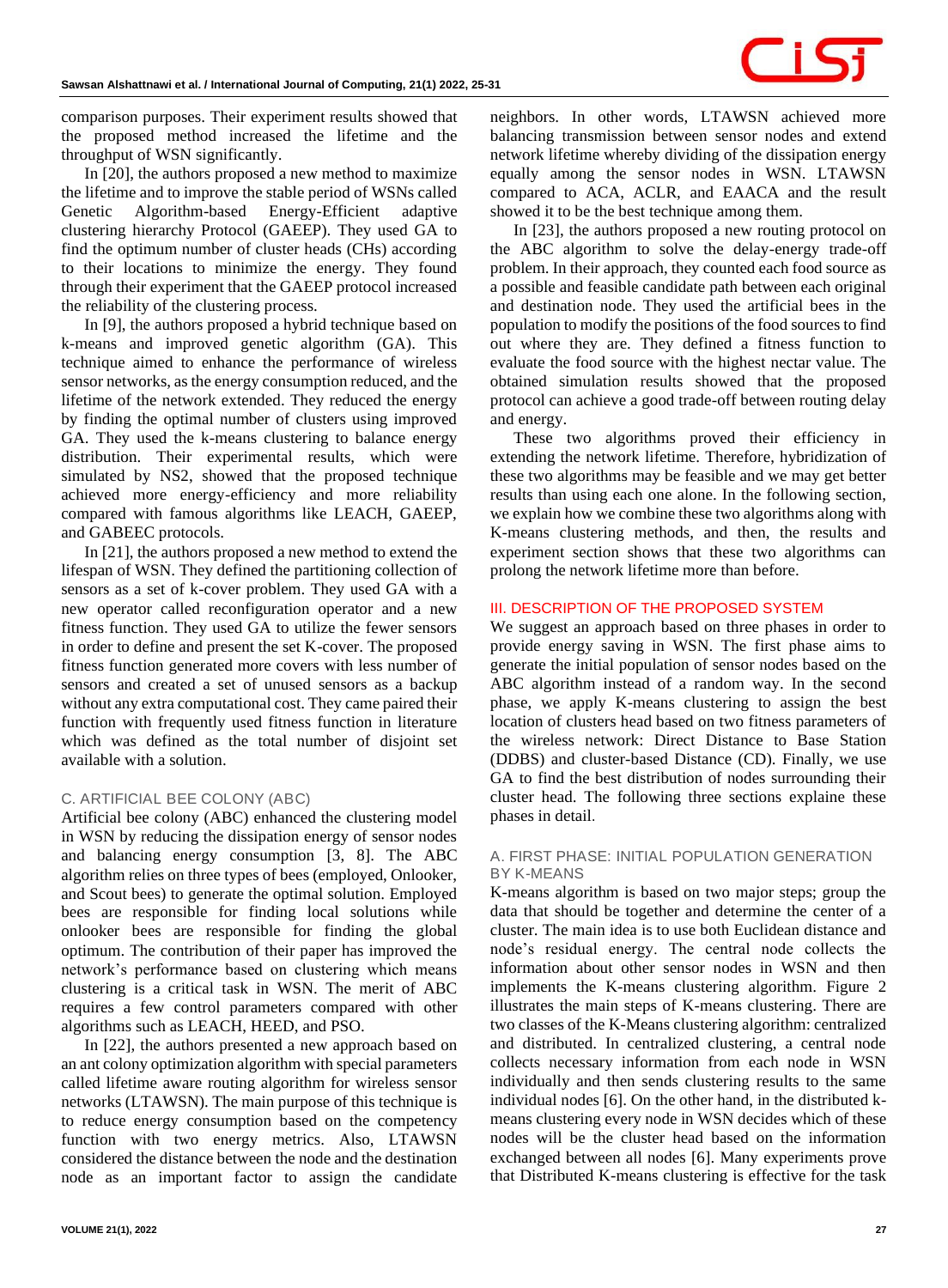of WSN clustering and cluster heads (CH) selection in comparison with the LEACH and HEED protocols. In simple words, Distributed K-means clustering can decrease the consumed energy based on Euclidean distance between CH and member nodes belonging to that cluster [24].



<span id="page-3-0"></span>Figure 2. Main Steps for K-Means Clustering Algorithm [6]

Refinement of the initial population uses the artificial bee colony algorithm (ABC) to find a good location for the cluster head. It uses the direct distance to base station (DDBS) and cluster-based distance (CD) fitness parameters to map the best location for a random centroid in WSN.

At this phase and after determining the number of clusters (K), we generate the initial population of nodes within a specific range [1, 1000], then we select the first coordinate for the base station (BS) and centroid the first (K) coordinate for clusters head. The fundamental task for the cluster head is to gather data from whole sensor nodes that belong to that cluster then forward it to the BS in the WSN [6].

In this technique ABC honeybees are classified into three different groups according to their tasks:

- The employed bees: they are responsible for finding the location of clusters head and collecting information about them.
- The onlooker bees: Onlooker bees receive initial information from employed bees to improve the searching process. In other words, they are responsible for finding locations for clusters head based on their experience and the information provided by employed bees.
- The scout bees: the scout bees use random way to search for other clusters head locations in the zones that contained rejected locations.

The employed bees candidate the initial location for the centroid. Then, they discover the neighbors of the initial location by formula (1). For each iteration, they use a fitness to compute the new location (neighbor) to determine if it is better than the initial one to store it in the repository. The onlooker bees select new locations using the roulette wheel selection method (formula (2)). In case of the employed bees suggested location cannot improve further, the scout bee creates a new random location by using formula (3). The output of this phase is the best set of locations for the sensor nodes, which we used as an initial population in GA [25].

$$
v_{ij} = x_{ij} + \theta_{ij} (x_{ik} - x_{kj}), \qquad (1)
$$

where  $\theta_{ij}$  – random number between [-1, 1],  $v_{ij}$  – candidate solution,  $\chi_i$  – is current solution,  $\chi_k$  –neighbor solution,  $j$  – random index.

$$
p_i = \frac{fit_i}{\sum_{n=1}^{SN} fit_n},\tag{2}
$$

where  $fit$  – the fitness value of the specific location,  $SN$  – number of locations (equal to No. of employed bees).

$$
x_i^j = x_{\min}^j + rand(0,1)(x_{\min}^j - x_{\max}^j), \tag{3}
$$

where  $x$  – abandoned source,  $j$  –  $[1, 2, \ldots, D]$ , D – dimension of location (solution) vector.

# *B. SECOND PHASE: GENETIC ALGORITHM CLUSTERING THE OUTPUTS*

The outputs of the first phase represent the input to the clustering task, which is the genetic clustering algorithm based on Euclidean distance between the sensor nodes. This phase is divided into three fundamental steps:

- The initial clustering involves dividing the whole nodes (N) into (K) clusters, identifying initial clusters head at random, then classifying remaining nodes based on the Euclidean distance.
- The re-clustering step involves calculating centroids for each cluster. On the other hand, this step is repeated until no change for every CHs.
- The third step in the clustering phase is CH selection. It involves assigning an ID number to each node within each cluster based on the distance between the node itself and the centroid. Small ID means closest node to the centroid, for more details see [24].

The following code illustrates the clustering phase:

- 1. Generate initial population randomly.
- 2. Elect CHs and BS of initial population randomly.
- 3. For each CH Calculate wireless Fitness Parameters (DDBS and CD)
- 4. Apply ABC Algorithm with the best location of CH.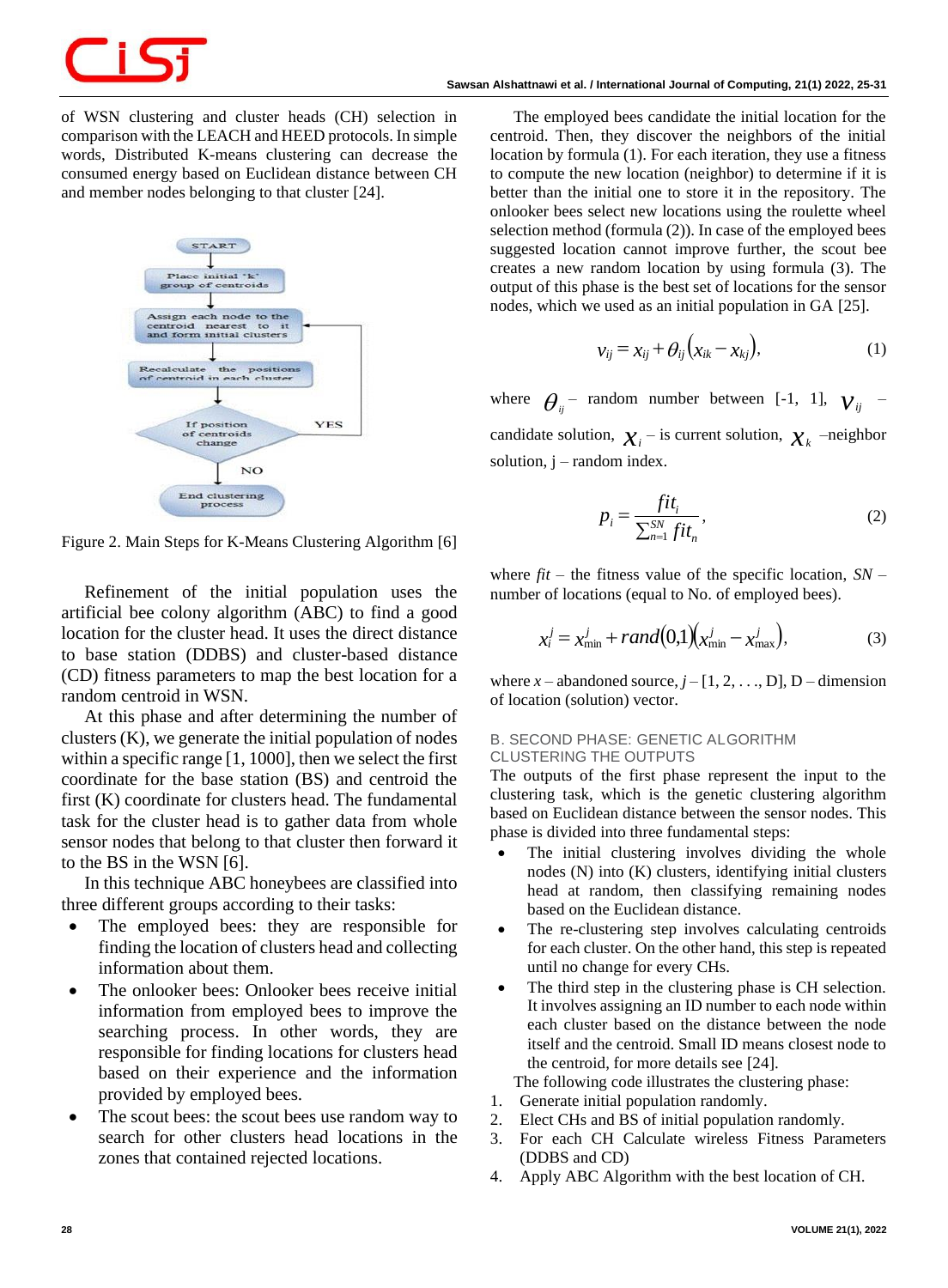

- 5. Use the result of ABC as initial population by GA.
- 6. Apply k-means clustering on an initial population
- 7. Apply GA to obtain wireless sensor network with high energy.

Clustering based on GA satisfies a trade-off between coverage and energy consumption parameters in WSN, whereby use the ratio of total energy consumption to the total distances of nodes as shown in formula 4. A higher ratio (F (i)) is preferred. In the first term of formula (1), a large number of clusters with the shortest distance between the member nodes and CHs (a) achieved the best trade-off between consumed energy and total distances of nodes. The same were applied to the second term of formula (1). [Figure](#page-4-0)  [3](#page-4-0) illustrates the sequence of steps for clustering based on GA as appeared in [4].



<span id="page-4-0"></span>Figure 3. Genetic Algorithm Clustering phase

$$
f(i) = \frac{e_i * T}{D_a * \# Nodes} * \frac{e_j * T}{D_b * CH_s},
$$
 (4)

where T–the number of transmission,  $e^{i}$  – the energy needed to transmit data between member nodes and the CH,  $e_j$  – the energy needed to transmit data from the CH to the BS,  $D_a$  – a distance between sensor member nodes corresponding to CH,  $D_b$  – distance between CHs and BS.

# *C. THIRD PHASE: USING GENETIC ALGORITHM FOR WORKING WITH HIGH ENERGY SENSOR NODES.*

In this phase, we computed the energy of returned sensor nodes, we used the higher power sensors as a GA primer based on k-means clustering. Below is a representation of the sensor's nodes in binary code, the cluster head is 1 and the remaining nodes are 0. The selected nodes represent the chromosomes.

Parent1 0 0 1 1 0 1 0 1 0 1 Parent2 1 1 0 0 0 0 1 1 1 0

We used Energy Dissipation as objective function in GA as shown in formula (4). Assume the residual energy  $(E_t)$  for

**VOLUME 21(1), 2022 29**

the sensor node after (t) rounds then the energy at  $(t + 1)$ appeared in formula  $(5)$ , where  $E_d$  is the dissipate energy.

$$
E_n = n^*b^*E_{tr} + bE_a^*d_{nhn}^2,
$$
 (5)

where  $n -$  the number of nodes connected to the cluster head,  $En$  – energy dissipated in the amplifier,  $d(nhn)$  is the distance between node n and cluster head nh.

$$
E_{t+1}(y) = E_d(y) - E_t(y).
$$
 (6)

# **IV. SIMULATION AND EXPERIMENTS RESULTS**

In our experiments, we used MATLAB in a scenario of 1000 sensor nodes distributed over an area of  $100 * 100$  m<sup>2</sup>. Also, we used the following parameters in our simulation experiment:

- 1. Eo: Initial energy of each node with 3 joul value.
- 2. ETx: Energy consumed for transmitter with 5010( 9) Joules = bit value.
- 3. Rx: Energy consumed for receiver with 3 joul value.
- 4. EAD Data Aggregation Energy with 3 joul value.
- 5. Eamp: Energy consumed for amplifier in the node with 3 joul value.
- 6. Size of the data package: number of bits per each message which equal to 4000 bits.

We applied the simulation over several algorithms, and we make a comparison between them. First, we ran the experiment using LEACH protocol without any additional restriction. Second, we applied the ABC with the K-means clustering. Third, we applied the GA algorithm over the same environment with K-means clustering. Finally, we applied the proposed algorithm.

Table 1 shows the results obtained by the simulations. The experiments measure two parameters: the total number of rounds and the number of transmissions which we read until the end of the network lifetime. We repeat the experiments several times and we take the average for either the total number of round or for the number of transmissions.

**Table 1. Simulation parameters for the proposed approach**

| Used         | <b>Total Number</b> | Number of     | Energy            |
|--------------|---------------------|---------------|-------------------|
| Technique    | of Required         | transmissions | consumed per      |
|              | rounds              |               | transmission      |
| <b>LEACH</b> | 2983                | 2200          | $[2.5 -4]$        |
| Protocol     |                     |               |                   |
| ABC with     | 41253               | 8100          | $[0.406 - 415]$   |
| <b>LEACH</b> |                     |               |                   |
| GA with      | 10096               | 6500          | $[0.405 - 0.415]$ |
| <b>LEACH</b> |                     |               |                   |
| Proposed     | 48657               | 8600          | $[0.406 - 0.414]$ |
| Work         |                     |               |                   |

The total number of rounds per node represents the life of the sensor node. The LEACH protocol terminates when all nodes are dead. All experiments started with high energy sensor nodes. In GA, the length of the chromosome was 10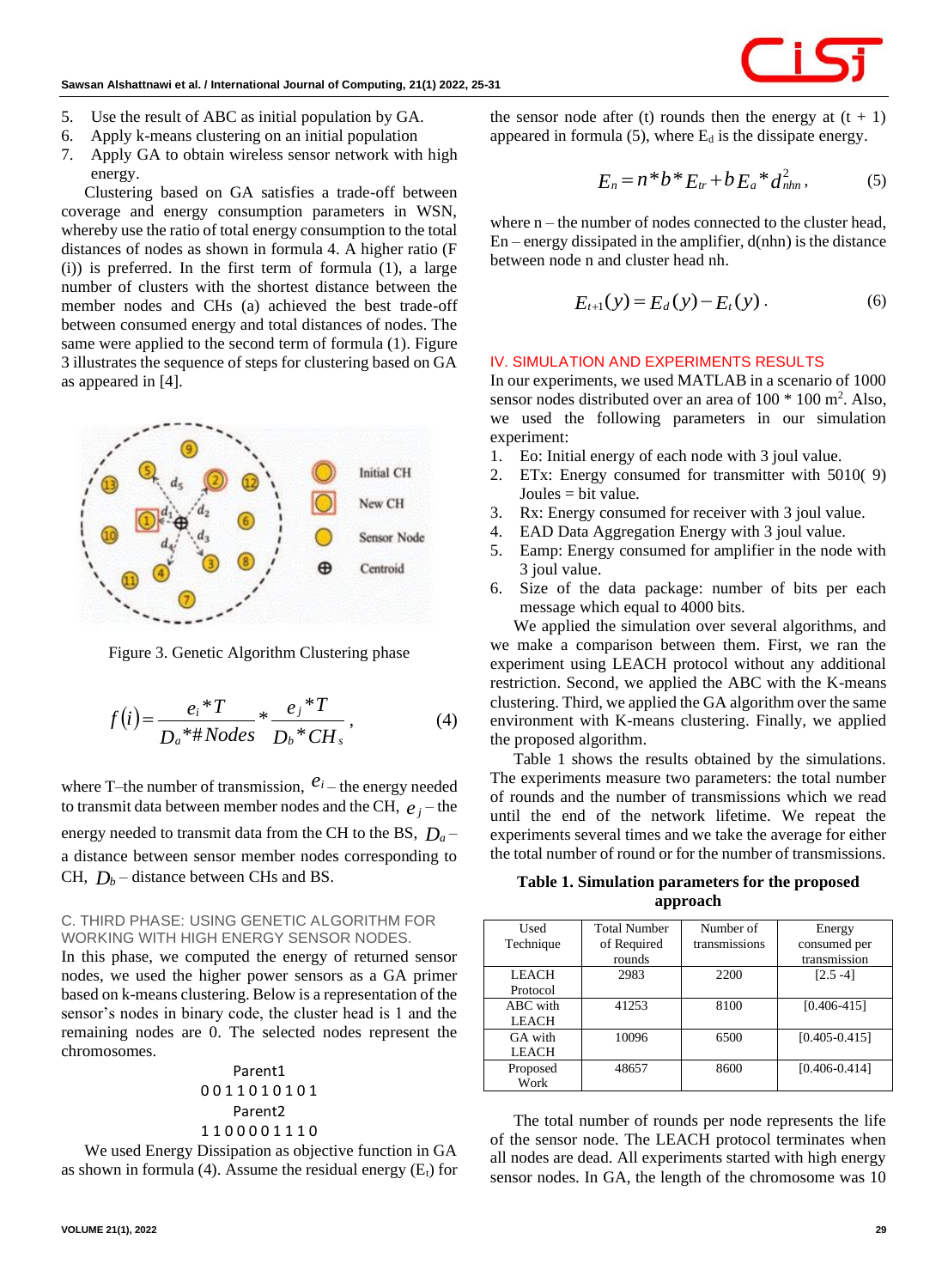bits, and thus GA produced off-springs with high quality. In simple words, using ABC beside GA and LEACH protocols record reasonable results. Fig. 4 shows a comparison between the four algorithms.







Figure 5. Wireless Sensor Network clustering



Figure 6. The Energy consumed per transmission

In the proposed algorithm, the artificial bee colony (ABC) generates an initial population randomly. Then, we applied CD and DDBS parameters to obtain the best locations for sensor nodes as shown in Fig. 5. The comparison between the cost of the coordinate for the location in the first iteration and the last iteration showed the improvement in ABC. We can say the number of maximum iterations is important to factor in ABC. Then the sensor nodes distributed surrounding of their clusters heads as shown in Fig. 6.

# **V. CONCLUSION AND FUTURE WORK**

A new novel hybrid approach is designed to enhance the lifetime of wireless sensor networks (WSN). The new approach uses the artificial bee colony (ABC) to enhance the initial population that presents the first step in GA. ABC helps in finding the best population (closest nodes to CHs and BS) rather than having random way. Then, the clustering methods with (CD and DDBS) WSN fitness parameters are applied to decrease the distance between member sensor nodes and CHs and BS. In addition, genetic algorithm is used to generate the offspring (sensor nodes) with high energy in each iteration. Therefore, the proposed algorithm in this paper prolongs the WSN lifetime; the operational nodes through transmission survive for a long time (maximum number of rounds) through applied transfer energy fitness parameter in WSN. In the future, the proposed algorithm may be used in different applications such as smart home, smart agriculture, manufacturing, etc.

### **References**

- [1] R. Srivastava and M. Hasan, "Comparative study on integration of wireless sensor network with cloud computing," *Int. J. Adv. Res. Comput. Sci.*, vol. 9, no. Special Issue 2, p. 185, 2018.
- [2] M. Carlos-Mancilla, E. López-Mellado, and M. Siller, "Wireless sensor networks formation: approaches and techniques," *J. Sensors*, vol. 2016, Article ID 2081902, 2016. [https://doi.org/10.1155/2016/2081902.](https://doi.org/10.1155/2016/2081902)
- [3] S. Panda, S. Srivastava, S. Mohapatra, and P. Kumar, "Performance analysis of wireless sensor networks using artificial bee colony algorithm," *Proceedings of the 2018 Technologies for Smart-City Energy Security and Power (ICSESP)*, 2018, pp. 1–5. [https://doi.org/10.1109/ICSESP.2018.8376711.](https://doi.org/10.1109/ICSESP.2018.8376711)
- [4] A. Norouzi, F. S. Babamir, A. H. Zaim, and others, "A new clustering protocol for wireless sensor networks using genetic algorithm approach," *Wirel. Sens. Netw.*, vol. 3, no. 11, p. 362, 2011. [https://doi.org/10.4236/wsn.2011.311042.](https://doi.org/10.4236/wsn.2011.311042)
- [5] A. Norouzi and A. H. Zaim, "Genetic algorithm application in optimization of wireless sensor networks," *Sci. World J.*, vol. 2014, Article ID 286575, 2014. [https://doi.org/10.1155/2014/286575.](https://doi.org/10.1155/2014/286575)
- [6] P. Sasikumar and S. Khara, "K-means clustering in wireless sensor networks," *Proceedings of the 2012 Fourth international conference on computational intelligence and communication networks*, 2012, pp. 140–144. [https://doi.org/10.1109/CICN.2012.136.](https://doi.org/10.1109/CICN.2012.136)
- [7] W. Abushiba, P. Johnson, S. Alharthi, and C. Wright, "An energy efficient and adaptive clustering for wireless sensor network (CHleach) using leach protocol," *Proceedings of the 2017 13th International Computer Engineering Conference (ICENCO)*, 2017, pp. 50-54. https://doi.org/10.1109/ICENCO.2017.8289762
- [8] A. Gambhir, A. Payal, and R. Arya, "Performance analysis of artificial bee colony optimization based clustering protocol in various scenarios of WSN," *Procedia Comput. Sci.*, vol. 132, pp. 183–188, 2018. [https://doi.org/10.1016/j.procs.2018.05.184.](https://doi.org/10.1016/j.procs.2018.05.184)
- [9] B. Barekatain, S. Dehghani, and M. Pourzaferani, "An energy-aware routing protocol for wireless sensor networks based on new combination of genetic algorithm & k-means," *Procedia Comput. Sci.*, vol. 72, pp. 552–560, 2015. [https://doi.org/10.1016/j.procs.2015.12.163.](https://doi.org/10.1016/j.procs.2015.12.163)
- [10] P. Nayak and B. Vathasavai, "Genetic algorithm based clustering approach for wireless sensor network to optimize routing techniques,' *Proceedings of the 2017 7th International Conference on Cloud Computing, Data Science & Engineering-Confluence*, 2017, pp. 373– 380. [https://doi.org/10.1109/CONFLUENCE.2017.7943178.](https://doi.org/10.1109/CONFLUENCE.2017.7943178)
- [11] A. O. A. Salem and N. Shudifat, "Enhanced LEACH protocol for increasing a lifetime of WSNs," *Pers. Ubiquitous Comput.*, vol. 23, no. 5–6, pp. 901–907, 2019. [https://doi.org/10.1007/s00779-019-](https://doi.org/10.1007/s00779-019-01205-4) [01205-4.](https://doi.org/10.1007/s00779-019-01205-4)
- [12] M. F. K. Abad and M. A. J. Jamali, "Modify LEACH algorithm for